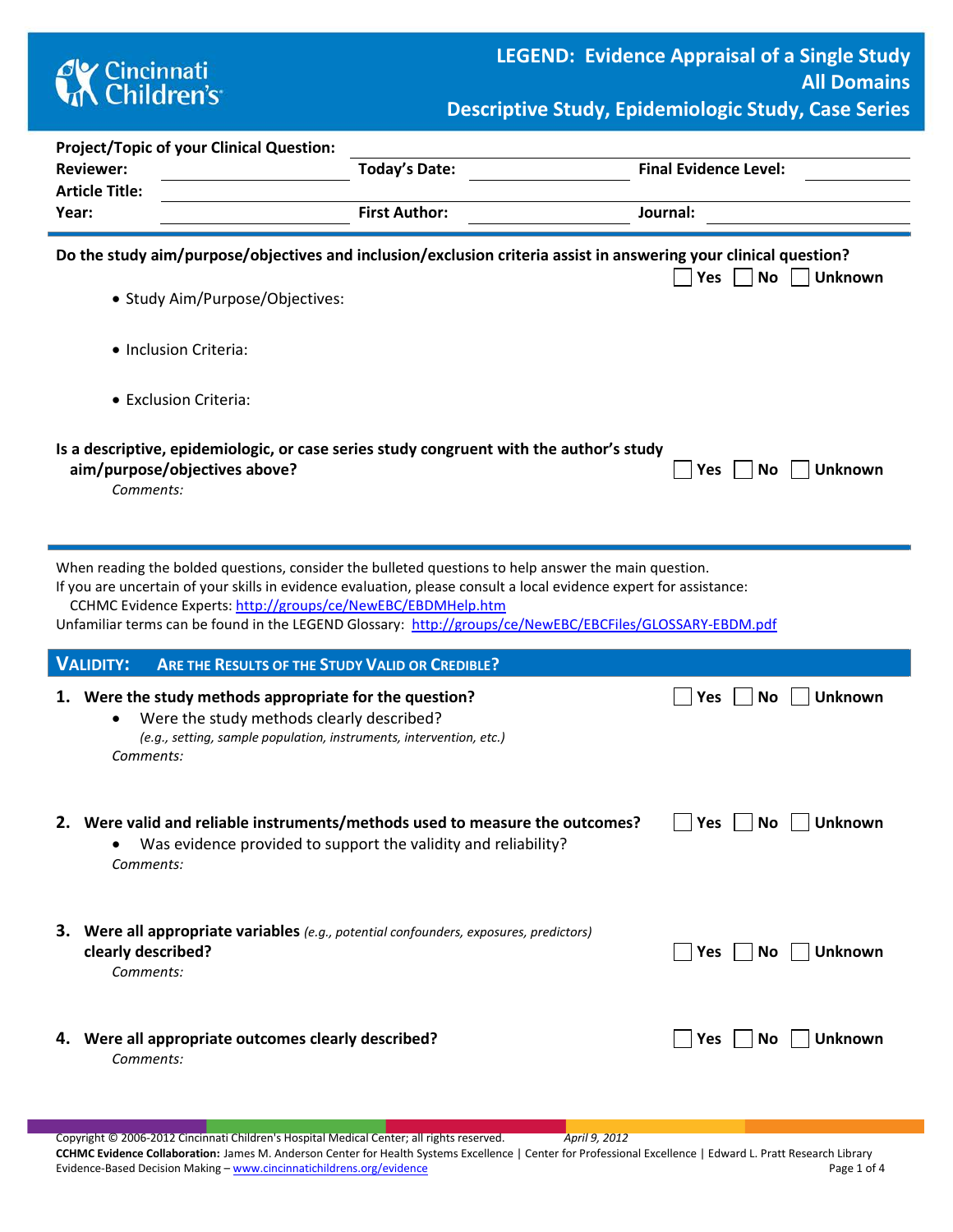| Cincinnati<br>K Children's                                                                                                                                                                                                                                                                                                                                  | <b>LEGEND: Evidence Appraisal of a Single Study</b><br><b>All Domains</b><br>Descriptive Study, Epidemiologic Study, Case Series |
|-------------------------------------------------------------------------------------------------------------------------------------------------------------------------------------------------------------------------------------------------------------------------------------------------------------------------------------------------------------|----------------------------------------------------------------------------------------------------------------------------------|
| 5. Were all participants accounted for at the conclusion of the study?<br>Were withdrawals from the study explained?<br>Was the rate of attrition acceptable?<br>Comments:                                                                                                                                                                                  | <b>No</b><br><b>Unknown</b><br>Yes                                                                                               |
| 6. Was there freedom from conflict of interest?<br>Sponsor/Funding Agency or Investigators<br>Comments:                                                                                                                                                                                                                                                     | Yes<br><b>Unknown</b><br><b>No</b>                                                                                               |
| <b>RELIABILITY:</b><br><b>ARE THESE VALID STUDY RESULTS IMPORTANT?</b>                                                                                                                                                                                                                                                                                      |                                                                                                                                  |
| 7. Were the statistical analysis methods clearly described and appropriate?<br>Comments:                                                                                                                                                                                                                                                                    | <b>Unknown</b><br>Yes<br><b>No</b>                                                                                               |
| Did the study have a sufficiently large sample size?<br>8.<br>Was there a sufficient response rate?<br>$\bullet$<br>Was a power analysis described?<br>Did the sample size achieve or exceed that resulting from the power analysis?<br>$\bullet$<br>Did each subgroup also have sufficient sample size (e.g., at least 6 to 12 participants)?<br>Comments: | <b>Unknown</b><br>Yes<br>No                                                                                                      |
| 9. What are the main results of the study?                                                                                                                                                                                                                                                                                                                  |                                                                                                                                  |
| What were the measures of statistical uncertainty (e.g., precision)?<br>(Were the results presented with Confidence Intervals or Standard Deviations?)                                                                                                                                                                                                      |                                                                                                                                  |
| 10. Were the results statistically significant?<br>Comments:                                                                                                                                                                                                                                                                                                | Yes  <br><b>Unknown</b><br>No                                                                                                    |
| 11. Were the results clinically significant?<br>Comments:                                                                                                                                                                                                                                                                                                   | <b>Unknown</b><br>Yes<br>No.                                                                                                     |
| 12. Were any adverse events, safety concerns, or risks/benefits appropriately<br>described?<br>Comments:                                                                                                                                                                                                                                                    | Yes<br>No.<br><b>Unknown</b>                                                                                                     |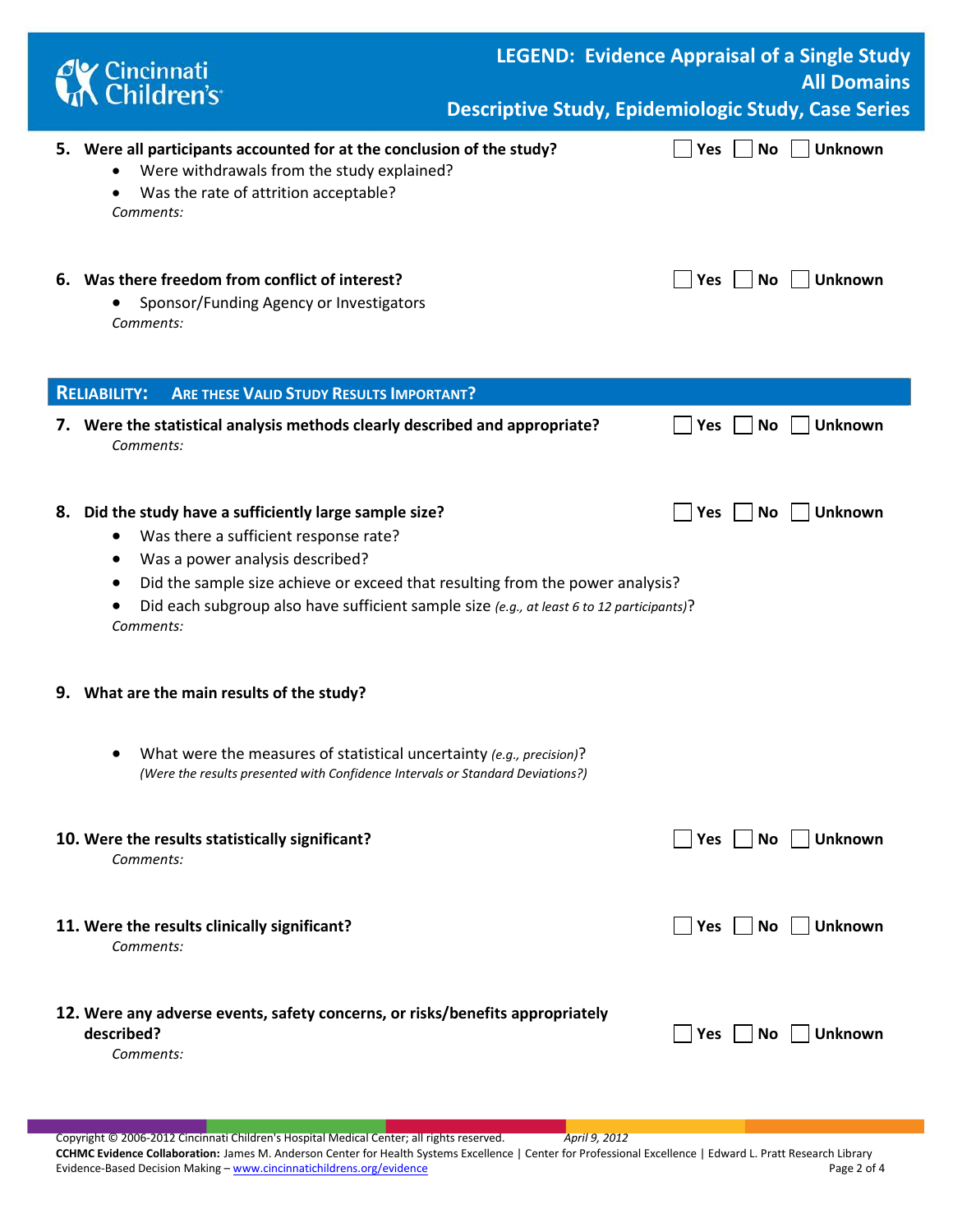

| <b>APPLICABILITY:</b> | <b>CAN I APPLY THESE VALID, IMPORTANT STUDY RESULTS TO TREATING MY PATIENTS?</b>                                                                                                                                                                                                |            |                       |
|-----------------------|---------------------------------------------------------------------------------------------------------------------------------------------------------------------------------------------------------------------------------------------------------------------------------|------------|-----------------------|
| Comments:             | 13. Can the results be applied to my population of interest?<br>Do the patient outcomes apply to my population or question of interest?<br>Are the likely benefits worth the potential harm and costs?<br>Were the patients in this study similar to my population of interest? | Yes        | <b>Unknown</b><br>No. |
| Comments:             | 14. Are my patient's and family's values and preferences satisfied by the knowledge<br>gained from this study (such as outcomes considered)?                                                                                                                                    | <b>Yes</b> | <b>Unknown</b><br>No. |
| Comments:             | 15. Would you include this study/article in development of a care recommendation?                                                                                                                                                                                               | Yes        | <b>Unknown</b><br>No. |

**ADDITIONAL COMMENTS OR CONCLUSIONS ("TAKE-HOME POINTS"):**